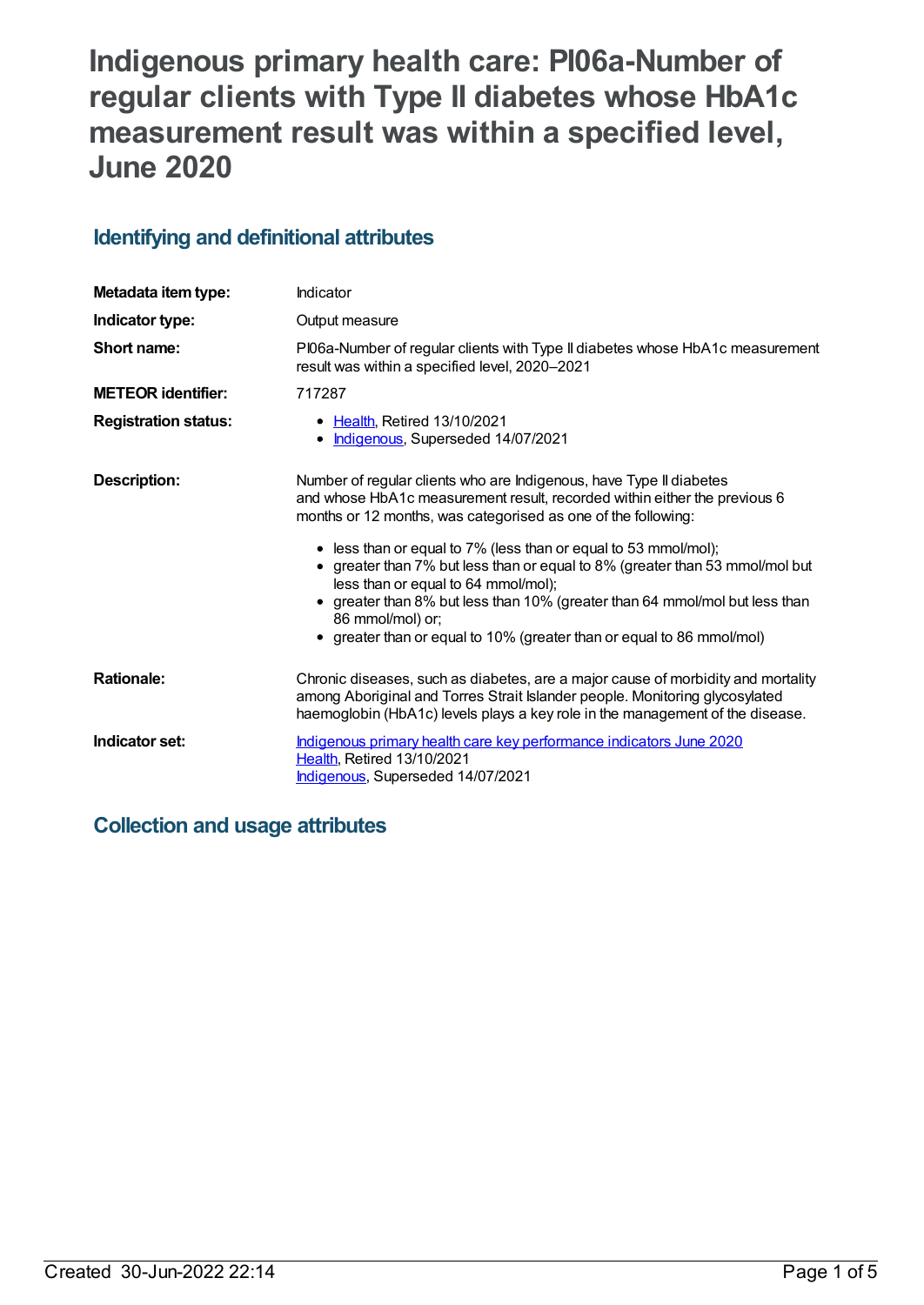| <b>Computation description:</b> | Count of regular clients who are Indigenous, have Type II diabetes and whose<br>HbA1c measurement result, recorded within either the previous 6 months or 12<br>months, was categorised as one of the following:                                                                                                                                                                                       |
|---------------------------------|--------------------------------------------------------------------------------------------------------------------------------------------------------------------------------------------------------------------------------------------------------------------------------------------------------------------------------------------------------------------------------------------------------|
|                                 | • less than or equal to 7% (less than or equal to 53 mmol/mol);<br>• greater than 7% but less than or equal to 8% (greater than 53 mmol/mol but<br>less than or equal to 64 mmol/mol);<br>• greater than 8% but less than 10% (greater than 64 mmol/mol but less than<br>86 mmol/mol) or;<br>• greater than or equal to 10% (greater than or equal to 86 mmol/mol)                                     |
|                                 | 'Regular client' refers to a client of an Australian Government Department of Health-<br>funded primary health-care service (that is required to report against the Indigenous<br>primary health care key performance indicators) who has an active medical record;<br>that is, a client who has attended the Department of Health-funded primary health-<br>care service at least 3 times in 2 years. |
|                                 | Exclude Type I diabetes, secondary diabetes, gestational diabetes mellitus (GDM),<br>previous GDM, impaired fasting glucose, impaired glucose tolerance.                                                                                                                                                                                                                                               |
|                                 | Presented as a number.                                                                                                                                                                                                                                                                                                                                                                                 |
|                                 | Calculated separately for each HbA1c range, for each time period.                                                                                                                                                                                                                                                                                                                                      |
|                                 | Include only the most recent HbA1c measurement result from each time period.                                                                                                                                                                                                                                                                                                                           |
| <b>Computation:</b>             | Numerator only                                                                                                                                                                                                                                                                                                                                                                                         |
| <b>Numerator:</b>               | Calculation A: Number of regular clients who are Indigenous, have Type II<br>diabetes and whose HbA1c measurement result, recorded within the previous 6<br>months, was less than or equal to 7% (less than or equal to 53 mmol/mol).                                                                                                                                                                  |
|                                 | Calculation B: Number of regular clients who are Indigenous, have Type II diabetes<br>and whose HbA1c measurement result, recorded within the previous 6 months, was<br>greater than 7% but less than or equal to 8% (greater than 53 mmol/mol but less<br>than or equal to 64 mmol/mol).                                                                                                              |
|                                 | Calculation C: Number of regular clients who are Indigenous, have Type II diabetes<br>and whose HbA1c measurement result, recorded within the previous 6 months, was<br>greater than 8% but less than 10% (greater than 64 mmol/mol but less than 86<br>mmol/mol).                                                                                                                                     |
|                                 | Calculation D: Number of regular clients who are Indigenous, have Type II diabetes<br>and whose HbA1c measurement result, recorded within the previous 6 months, was<br>greater than or equal to 10% (greater than or equal to 86 mmol/mol).                                                                                                                                                           |
|                                 | Calculation E: Number of regular clients who are Indigenous, have Type II diabetes<br>and whose HbA1c measurement result, recorded within the previous 12 months,<br>was less than or equal to 7% (less than or equal to 53 mmol/mol).                                                                                                                                                                 |
|                                 | Calculation F: Number of regular clients who are Indigenous, have Type II diabetes<br>and whose HbA1c measurement result, recorded within the previous 12 months,<br>was greater than 7% but less than or equal to 8% (greater than 53 mmol/mol but<br>less than or equal to 64 mmol/mol).                                                                                                             |
|                                 | Calculation G: Number of regular clients who are Indigenous, have Type II diabetes<br>and whose HbA1c measurement result, recorded within the previous 12 months,<br>was greater than 8% but less than 10% (greater than 64 mmol/mol but less than 86<br>mmol/mol).                                                                                                                                    |
|                                 | Calculation H: Number of regular clients who are Indigenous, have Type II diabetes<br>and whose HbA1c measurement result, recorded within the previous 12 months,<br>was greater than or equal to 10% (greater than or equal to 86 mmol/mol).                                                                                                                                                          |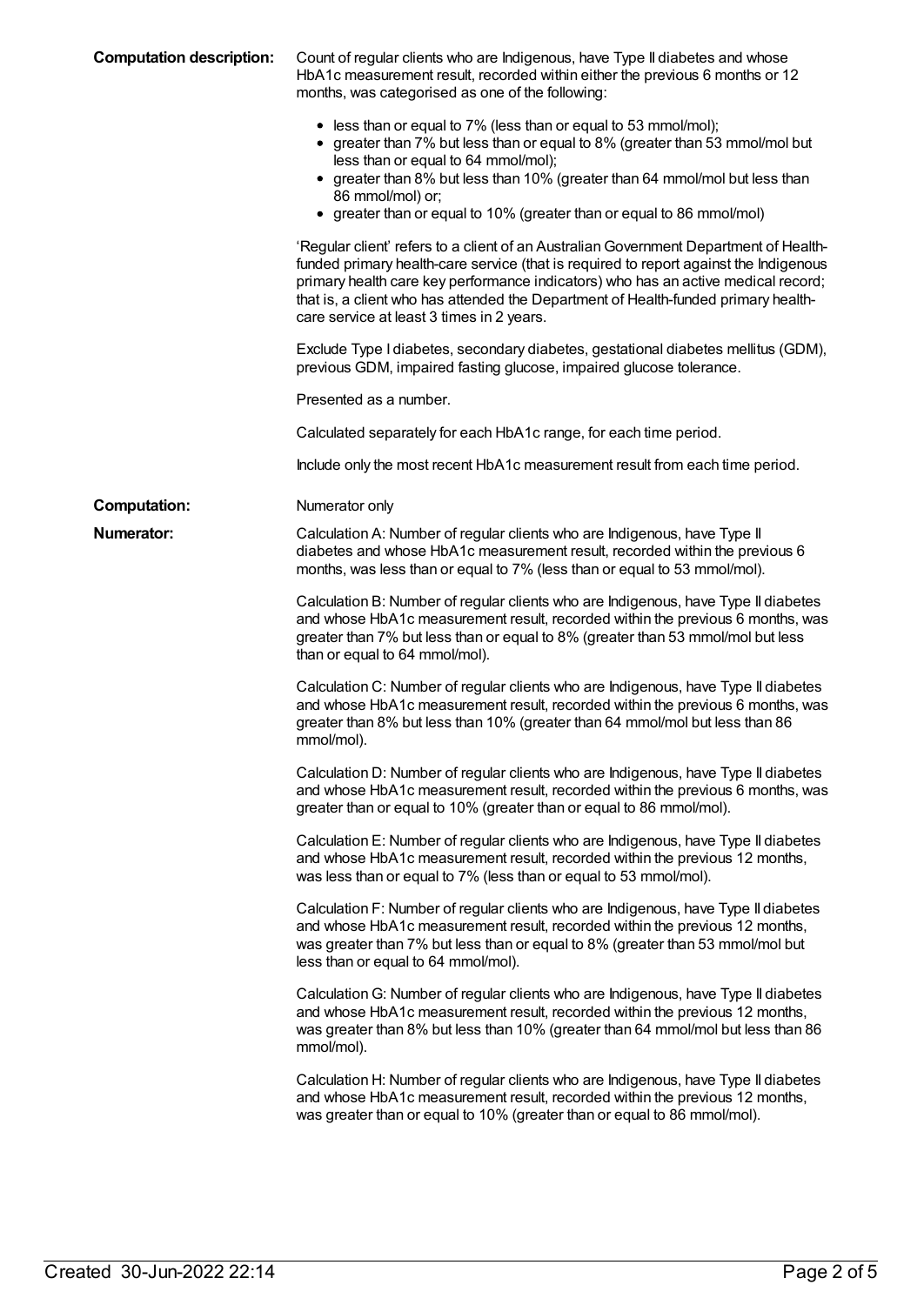[Person—diabetes](https://meteor.aihw.gov.au/content/270194) mellitus status, code NN

**Data Source**

[Indigenous](https://meteor.aihw.gov.au/content/430643) primary health care data collection

**NMDS / DSS**

[Indigenous](https://meteor.aihw.gov.au/content/715320) primary health care NBEDS 2020–21

**Guide for use**

Type II diabetes only.

#### **Data Element / Data Set**

[Person—glycosylated](https://meteor.aihw.gov.au/content/589601) haemoglobin level, code N

**Data Source**

[Indigenous](https://meteor.aihw.gov.au/content/430643) primary health care data collection

**NMDS / DSS**

[Indigenous](https://meteor.aihw.gov.au/content/715320) primary health care NBEDS 2020–21

**Guide for use**

Response to this is conditional on responding 'yes' to having had an HbA1c measurement result recorded within either the previous 6 months or 12 months.

### **Data Element / Data Set**

Person-Indigenous status, code N

**Data Source**

[Indigenous](https://meteor.aihw.gov.au/content/430643) primary health care data collection

**NMDS / DSS**

[Indigenous](https://meteor.aihw.gov.au/content/715320) primary health care NBEDS 2020–21

### **Data Element / Data Set**

[Person—regular](https://meteor.aihw.gov.au/content/686291) client indicator, yes/no code N

**Data Source**

[Indigenous](https://meteor.aihw.gov.au/content/430643) primary health care data collection

**NMDS / DSS**

[Indigenous](https://meteor.aihw.gov.au/content/715320) primary health care NBEDS 2020–21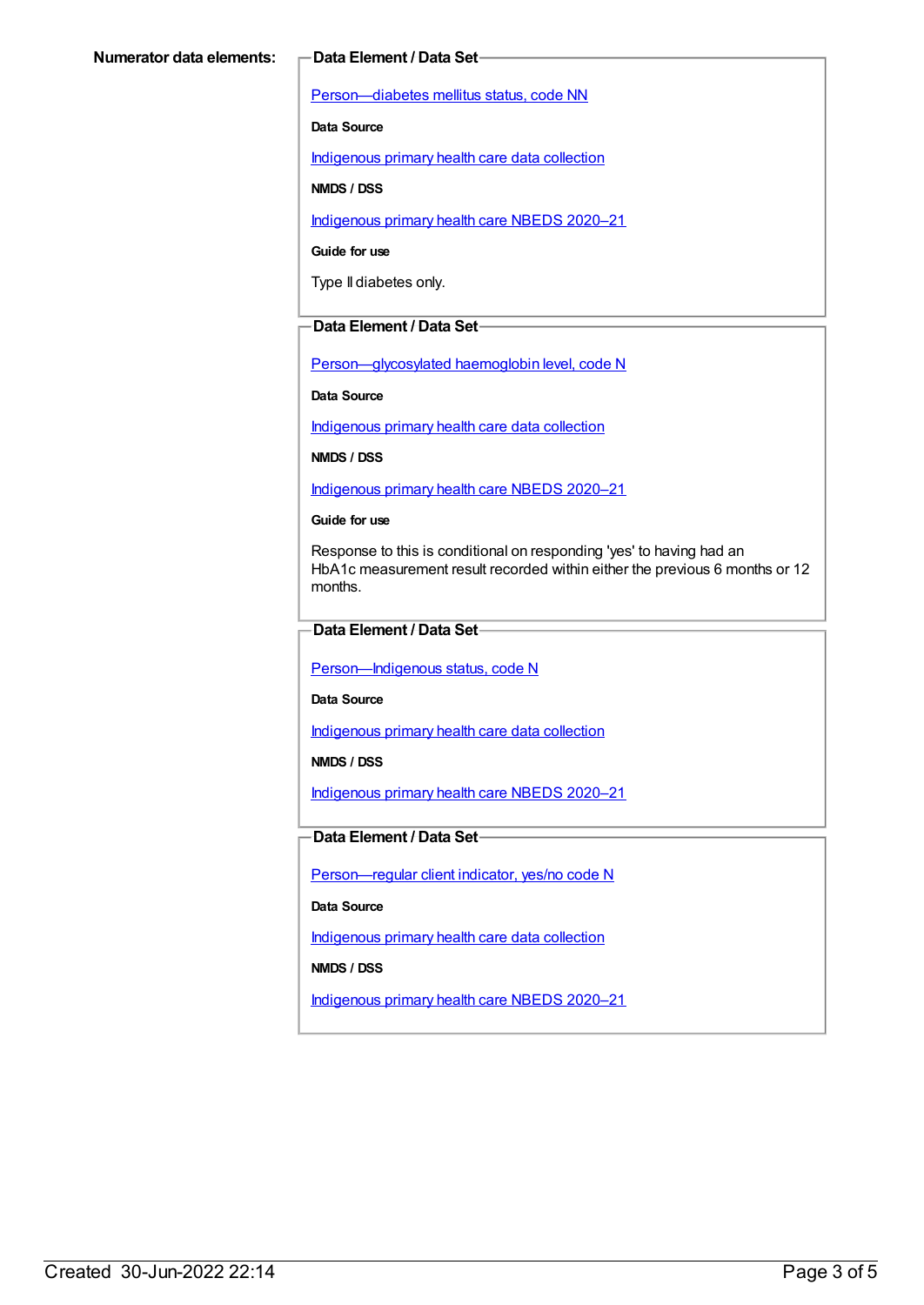| Disaggregation:                         | $1.$ Sex:<br>a) Male<br>b) Female                                                                                                                                    |  |
|-----------------------------------------|----------------------------------------------------------------------------------------------------------------------------------------------------------------------|--|
|                                         | 2. Age group:<br>$a)$ 0-4 years<br>b) $5-14$ years<br>c) 15-24 years<br>d) 25-34 years<br>e) 35-44 years<br>f) 45-54 years<br>g) 55-64 years<br>h) 65 years and over |  |
| <b>Disaggregation data</b><br>elements: | Data Element / Data Set-                                                                                                                                             |  |
|                                         | Person-age, total years N[NN]                                                                                                                                        |  |
|                                         | Data Source                                                                                                                                                          |  |
|                                         | Indigenous primary health care data collection                                                                                                                       |  |
|                                         | <b>NMDS / DSS</b>                                                                                                                                                    |  |
|                                         | Indigenous primary health care NBEDS 2020-21                                                                                                                         |  |
|                                         | Data Element / Data Set-                                                                                                                                             |  |
|                                         | Person-sex, code X                                                                                                                                                   |  |
|                                         | Data Source                                                                                                                                                          |  |
|                                         | Indigenous primary health care data collection                                                                                                                       |  |
|                                         | <b>NMDS / DSS</b>                                                                                                                                                    |  |
|                                         | Indigenous primary health care NBEDS 2020-21                                                                                                                         |  |
| <b>Comments:</b>                        | This indicator covers a 24 month reporting period from 1 January 2020 to 31<br>December 2021:                                                                        |  |
|                                         | • Indigenous primary health care NBEDS 2019-20 covers the period<br>01/01/2020 to 30/06/2020                                                                         |  |
|                                         | • Indigenous primary health care NBEDS 2020-21 covers the period<br>01/07/2020 to 30/06/2021                                                                         |  |
|                                         | • Indigenous primary health care NBEDS 2021-22 (to be released) will cover<br>the period 01/07/2021 to 31/12/2021.                                                   |  |
| <b>Representational attributes</b>      |                                                                                                                                                                      |  |
|                                         |                                                                                                                                                                      |  |

| Count   |
|---------|
| Real    |
| Person  |
| N[N(6)] |
|         |

# **Indicator conceptual framework**

**Framework and dimensions:** [Effective/Appropriate/Efficient](https://meteor.aihw.gov.au/content/410681)

## **Data source attributes**